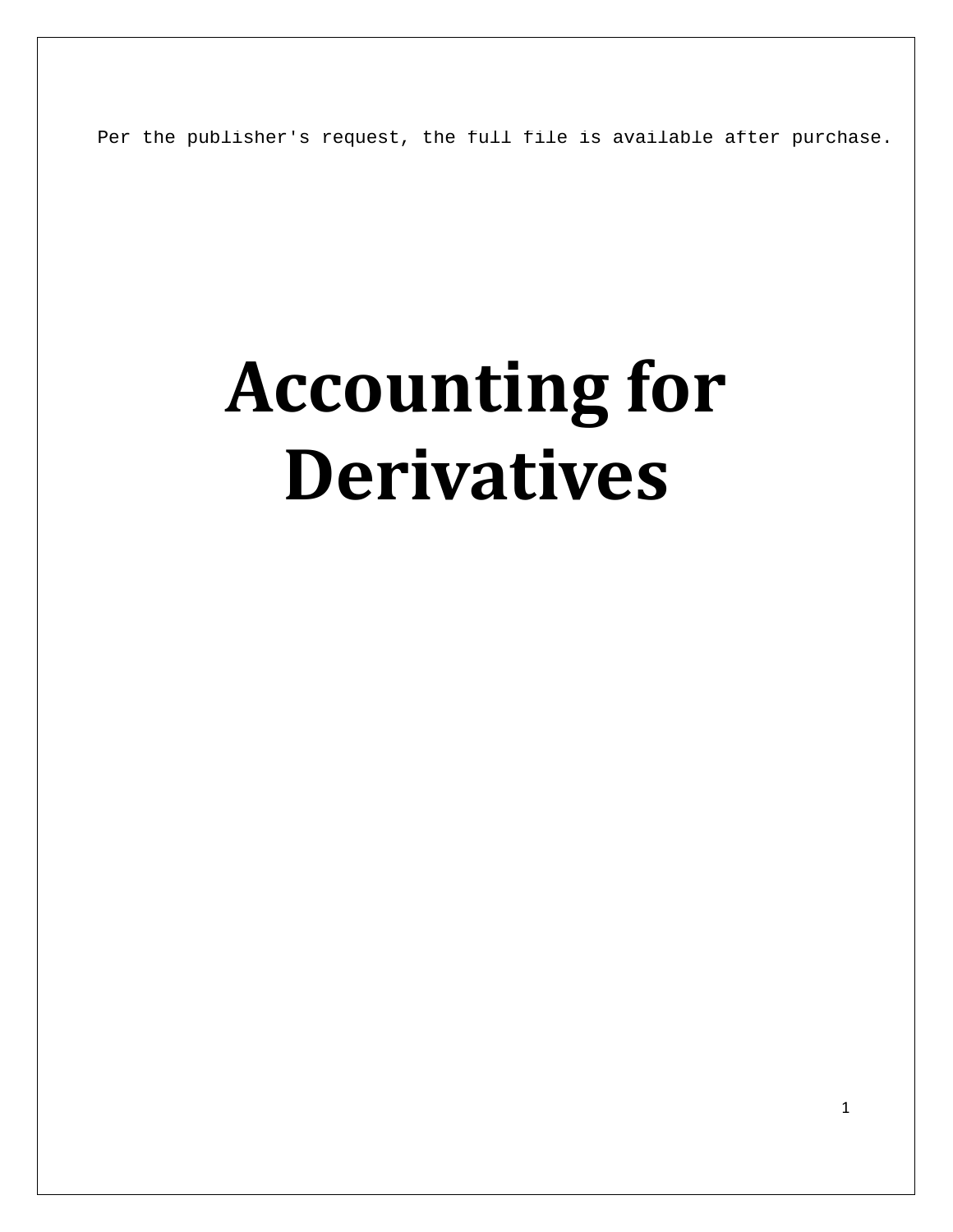## **Accounting for Derivatives**

Copyright  $©$  2014 by

#### DELTACPE LLC

All rights reserved. No part of this course may be reproduced in any form or by any means, without permission in writing from the publisher.

The author is not engaged by this text or any accompanying lecture or electronic media in the rendering of legal, tax, accounting, or similar professional services. While the legal, tax, and accounting issues discussed in this material have been reviewed with sources believed to be reliable, concepts discussed can be affected by changes in the law or in the interpretation of such laws since this text was printed. For that reason, the accuracy and completeness of this information and the author's opinions based thereon cannot be guaranteed. In addition, state or local tax laws and procedural rules may have a material impact on the general discussion. As a result, the strategies suggested may not be suitable for every individual. Before taking any action, all references and citations should be checked and updated accordingly.

*This publication is designed to provide accurate and authoritative information in regard to the subject matter covered. It is sold with the understanding that the publisher is not engaged in rendering legal, accounting, or other professional service. If legal advice or other expert advice is required, the services of a competent professional person should be sought.*

*—-From a Declaration of Principles jointly adopted by a committee of the American Bar Association and a Committee of Publishers and Associations.*

All numerical values in this course are examples subject to change. The current values may vary and may not be valid in the present economic environment.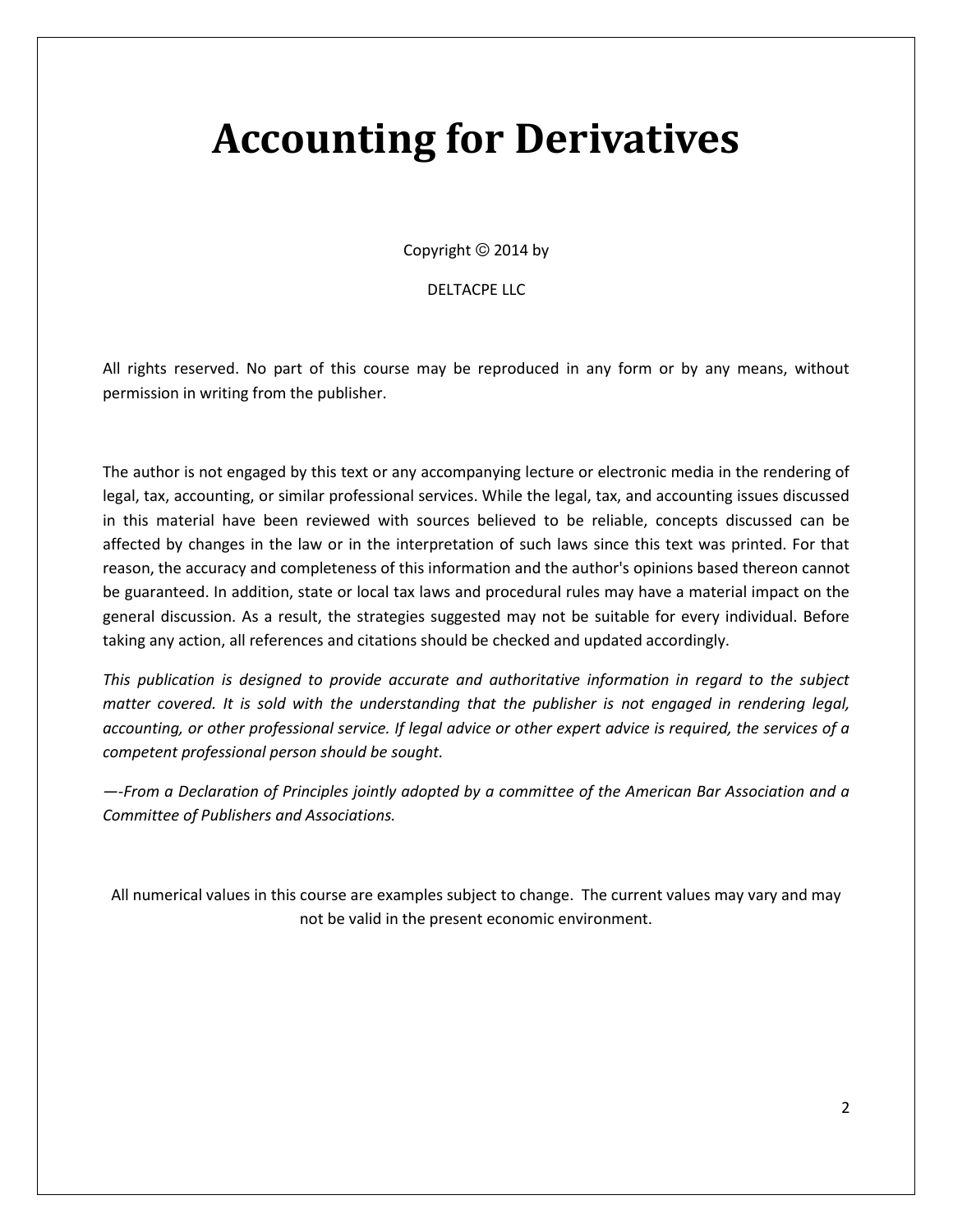### **Course Description**

A derivative is a financial instrument or other contract that derives its value from the movement of prices, interest rates, or exchange rates associated with an underlying item. Uncertainty about the future fair value of assets and liabilities or about future cash flows exposes firms to risk. One way to manage the risk associated with fair value and cash flow fluctuations is through the use of derivatives. This course addresses the accounting and disclosure requirements related to derivative financial instruments (derivatives). Also addressed are selected disclosure requirements for other financial instruments, primarily those related to fair value and concentrations of credit risk.

**Field of Study Accounting Level of Knowledge Basic to Intermediate Prerequisite** Basic Accounting **Advanced Preparation** None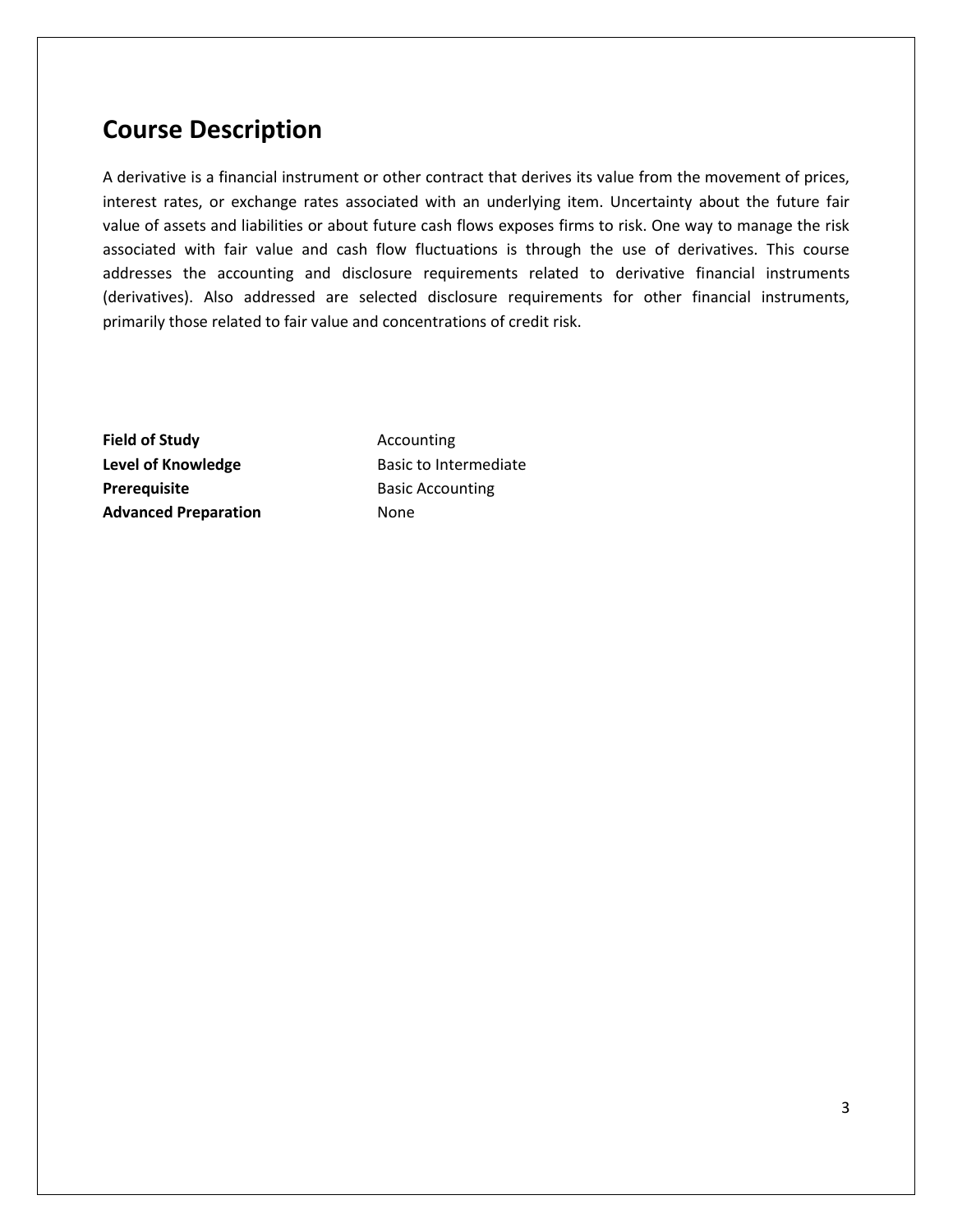### **Table of Contents**

| Collateral Pledged in Repurchase Agreements and Securities Lending Arrangements 30 |
|------------------------------------------------------------------------------------|
|                                                                                    |
|                                                                                    |
|                                                                                    |
|                                                                                    |
|                                                                                    |